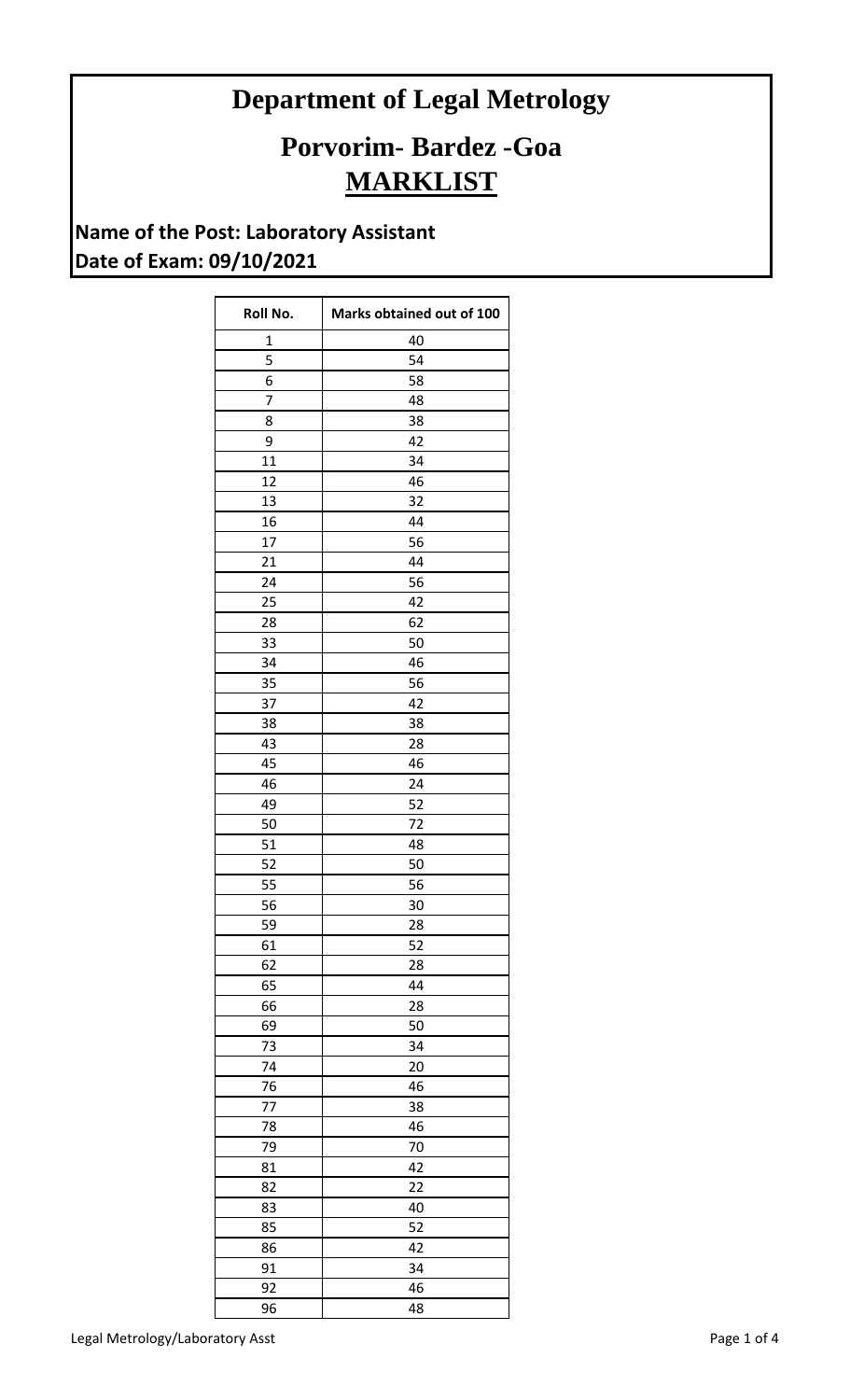| Roll No. | Marks obtained out of 100 |
|----------|---------------------------|
| 98       | 38                        |
| 99       | 38                        |
| 102      | 48                        |
| 107      | 50                        |
| 110      | 42                        |
| 111      | 40                        |
| 114      | 40                        |
| 116      | 50                        |
| 117      | 42                        |
| 119      | 32                        |
| 121      | 44                        |
| 122      | 54                        |
| 124      | 44                        |
| 125      | 42                        |
| 126      | 48                        |
| 128      | 36                        |
| 129      | 52                        |
| 130      | 22                        |
| 131      | 50                        |
| 132      | 56                        |
| 134      | 38                        |
| 138      | 34                        |
| 142      | 58                        |
| 143      | 74                        |
| 144      | 64                        |
|          |                           |
| 145      | 34                        |
| 148      | 50                        |
| 153      | 48                        |
| 155      | 42                        |
| 156      | 32                        |
| 157      | 46                        |
| 160      | 26                        |
| 165      | 88                        |
| 166      | 34                        |
| 167      | 20                        |
| 175      | 36                        |
| 176      | 32                        |
| 177      | 28                        |
| 179      | 36                        |
| 181      | 54                        |
| 182      | 52                        |
| 183      | 44                        |
| 184      | 54                        |
| 186      | 32                        |
| 187      | 30                        |
| 192      | 22                        |
| 197      | 36                        |
| 198      | 30                        |
| 201      | 44                        |
| 202      | 38                        |
| 204      | 58                        |
| 207      | 36                        |
| 211      | 32                        |
| 212      | 40                        |
| 213      | 36                        |
| 216      | 44                        |
| 218      | 54                        |
| 219      | 46                        |
|          |                           |
| 222      | 46                        |
| 224      | 70                        |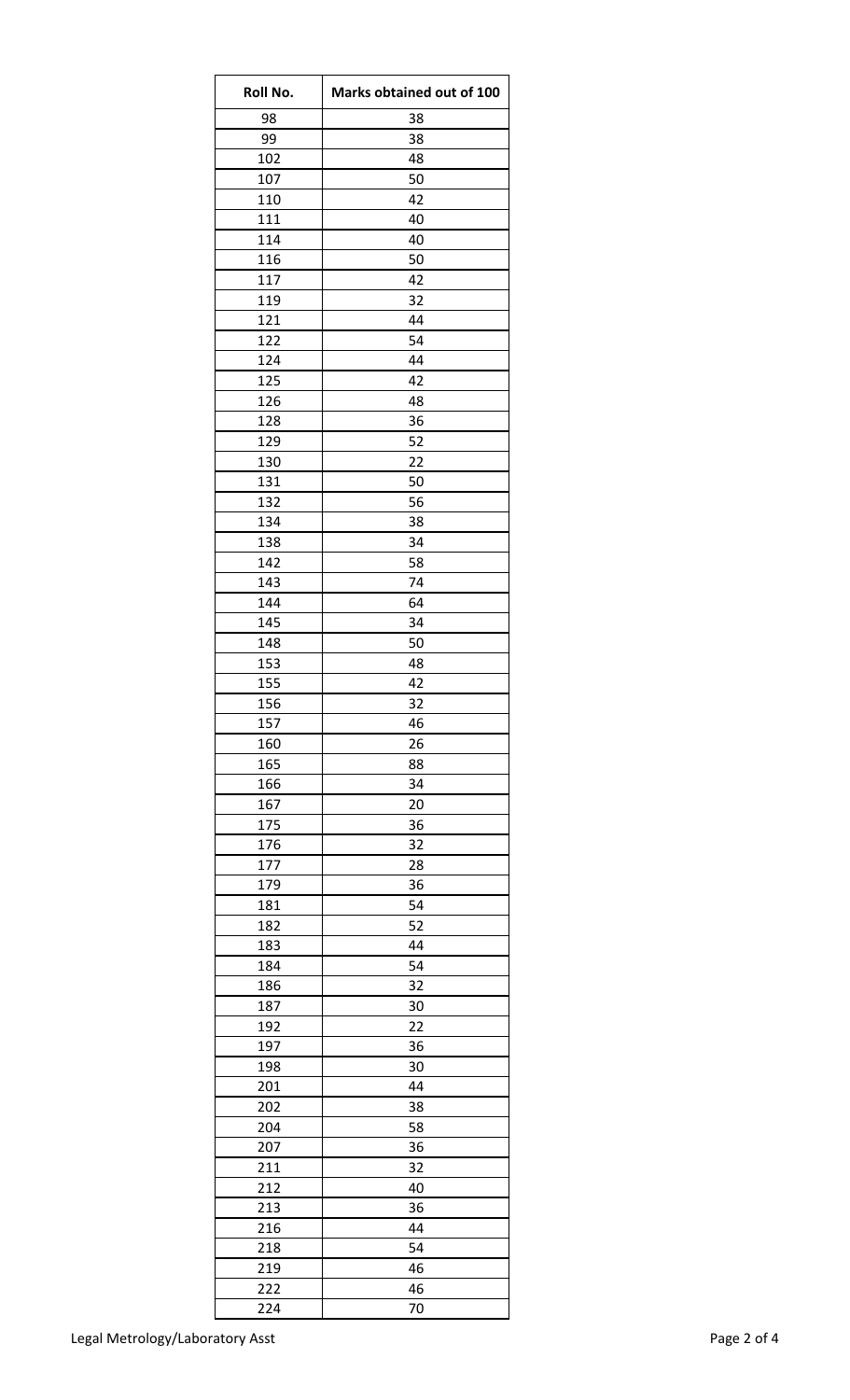| Roll No.   | Marks obtained out of 100 |
|------------|---------------------------|
| 227        | 38                        |
| 229        | 44                        |
| 232        | 38                        |
| 233        | 28                        |
| 237        | 34                        |
| 238        | 34                        |
| 239        | 32                        |
| 240        | 50                        |
| 243        | 48                        |
| 245        | 54                        |
| 246        | 26                        |
| 249        | 86                        |
| 250        | 44                        |
| 253        | 40                        |
| 254        | 32                        |
| 255        | 40                        |
| 258        | 24                        |
| 260        | 38                        |
| 263        | 36                        |
| 264        | 48                        |
| 265        | 66                        |
| 269        | 28                        |
| 270        | 58                        |
| 271        | 34                        |
| 272        | 32                        |
| 273        | 38                        |
| 274        | 44                        |
| 275        | 38                        |
| 282<br>284 | 58<br>40                  |
| 285        | 40                        |
| 286        | 34                        |
| 288        | 48                        |
| 289        | 36                        |
| 290        | 42                        |
| 291        | 34                        |
| 292        | 30                        |
| 294        | 38                        |
| 298        | 20                        |
| 300        | 38                        |
| 301        | 20                        |
| 302        | 44                        |
| 303        | 38                        |
| 304        | 32                        |
| 305        | 54                        |
| 306        | 40                        |
| 307        | 40                        |
| 312        | 48                        |
| 315        | 42                        |
| 316        | 28                        |
| 317        | 44                        |
| 320        | 44                        |
| 321        | 48                        |
| 322        | 38                        |
| 323        | 44                        |
| 325        | 24                        |
| 326        | 34                        |
| 328        | 48                        |
| 332        | 30                        |
| 333        | 48                        |